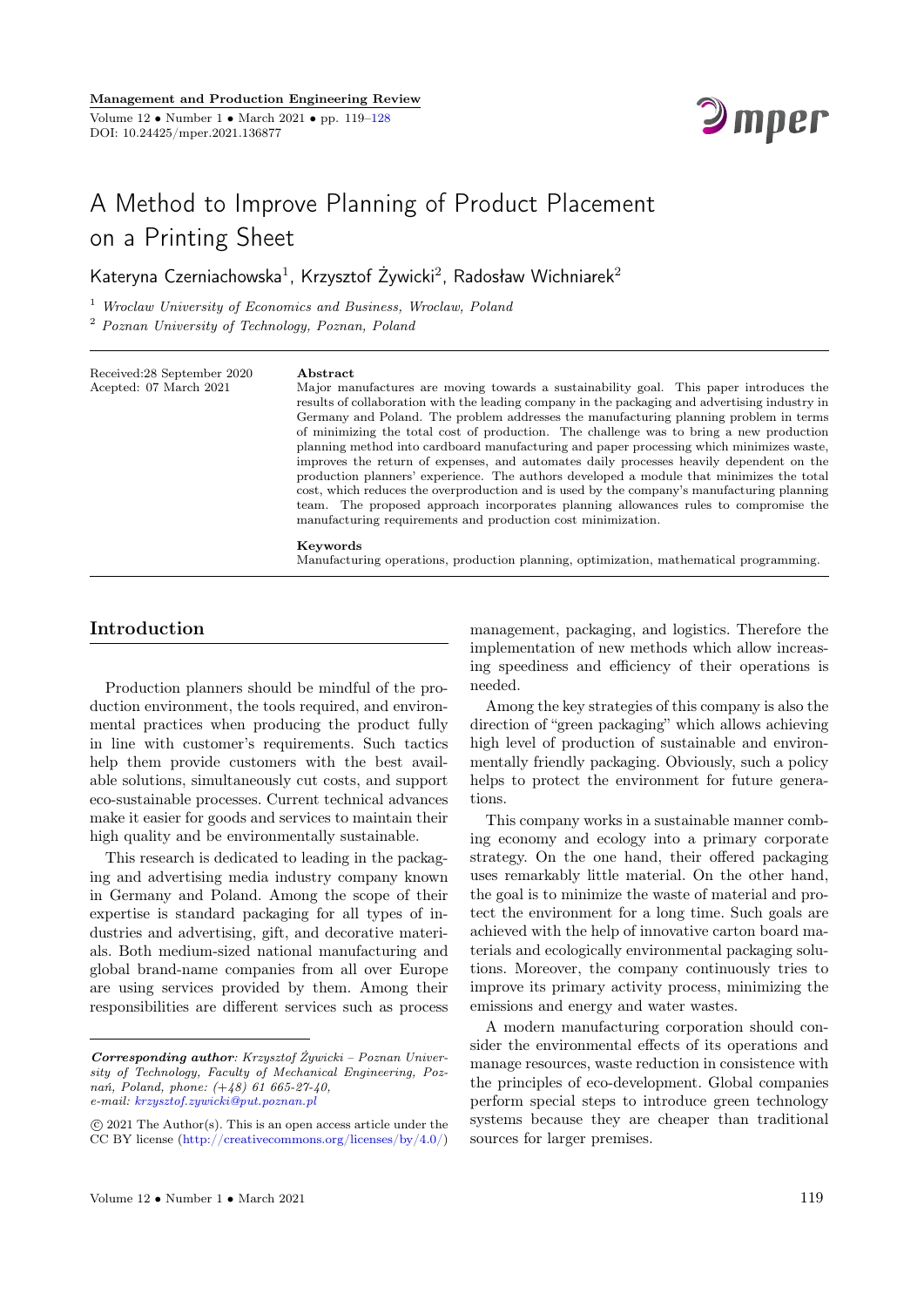Today production planning relies on its know-how and experience to manage day-to-day production. In the best case, it uses prioritization methods focused on analytical criteria. Both approaches prove to be unreliable in terms of time-saving and resource optimization. This scenario highlights the need for an efficient system to support production planning activities.

This paper introduces a novel mathematical formulation of the printing planning problem and gives the opportunities to solve the problem using the commercial solver.

The following sections of the paper are organized as follows. The following chapter presents the literature background. Further, sections with a problem definition and a problem formulation can be found consequently. The next ones describe the authors' computational experiments and present the discussion of the results. The last two chapters conclude the paper and give some directions for future research.

#### Literature background

Production planning includes all tasks intended to meet the customer's requests, i.e., obtaining component requirements, scheduling production tasks, and supplying the completed product to the customer. It requires resource allocation problems to be solved regularly. In recent years, manufacturing is getting more automated, computerized, and complex.

The purpose of the production planning and control operations is to determine what, how much and where to make, procure and produce so that the business can balance manufacturing output with consumer requirements [\(Bonney, 2000;](#page-8-0) [Bueno et al., 2020\)](#page-8-0).

To succeed in the modern economy, small and medium-sized companies are now faced with problems that need to be more flexible and agile. This includes a reassessment of the feasibility of current production planning and control processes to create a competitive advantage for the company [\(Koh and Simpson, 2007\)](#page-8-0).

Effective management by cost savings, quicker operation, and improved flexibility are today's operations modeled together with the continued burden on inventories through just-in-time delivery. All of this makes the management of production processes even more complicated to ensure the supply of the suitable goods, in the right quantities and consistency, and at the right time [\(Ashayeri and Selen, 2005\)](#page-8-0).

Mathematical programming is widely used in various production planning problems (e.g., [Kucukkoc et](#page-8-0) [al., 2016;](#page-8-0) [Li et al., 2017;](#page-8-0) [Bilgen and Çelebi, 2013\)](#page-8-0). Mathematical formulations approaches require many simplifications to model realistic production planning problems. The critical point in mathematical programming models creating is the definition of variables, which results in the efficiency, size, and applicability of the proposed model.

[Kucukkoc et al. \(2016\)](#page-8-0) proposed a mathematical model for resource usage optimization. [Li et al. \(2017\)](#page-8-0) presented a problem model intending to minimize the average cost of production per material volume. Their approach and heuristics are proposed to enable to achieve significant cost reduction.

[Bilgen and Çelebi \(2013\)](#page-8-0) worked on the yogurt production line of the multi-product dairy factories. They developed a mixed-integer linear programming model with the profit maximization function considering various constraints such as pricing, costs, setup, storage, backlogging, overtime, transportation.

[Fazel et al. \(2020\)](#page-8-0) summarized the advantages and disadvantages of using constraint programming.

Among the constraint programming (CP) advantages are the following:

- CP is dedicated to a more dynamic simulation language, which is more intuitive and similar to natural language.
- CP is descriptive, i.e., after defining the problem, the result could be obtained without focusing on the particular approach applied to solve the problem.
- CP allows for an efficient domain validation algorithm for global limitations.
- CP can be used to model particular "formalized" variable types (e.g., the tasks or interval variables that are suitable for modeling the scheduling and sequence problems).
- CP implements an advanced search technique.
- CP is very efficient on complex scheduling issues [\(Fazel et al., 2020\)](#page-8-0).

Among the CP disadvantages are the following:

- The utility of constraint programming is always inconsistent, and intuition is always the most critical aspect of determining when and how to apply constraint in CP.
- The search engines available for CP are relatively unsophisticated.
- A lower bound may not be determined by CP [\(Fazel et al., 2020.](#page-8-0)

In manufacturing enterprises, short-term and longterm planning is vital to sustaining productivity and service standards. Heuristic, experience-based management can be adequate for small companies; however, the magnitude of the issue rapidly reaches the size that software assistance is required. A range of applications is available on the market that offers a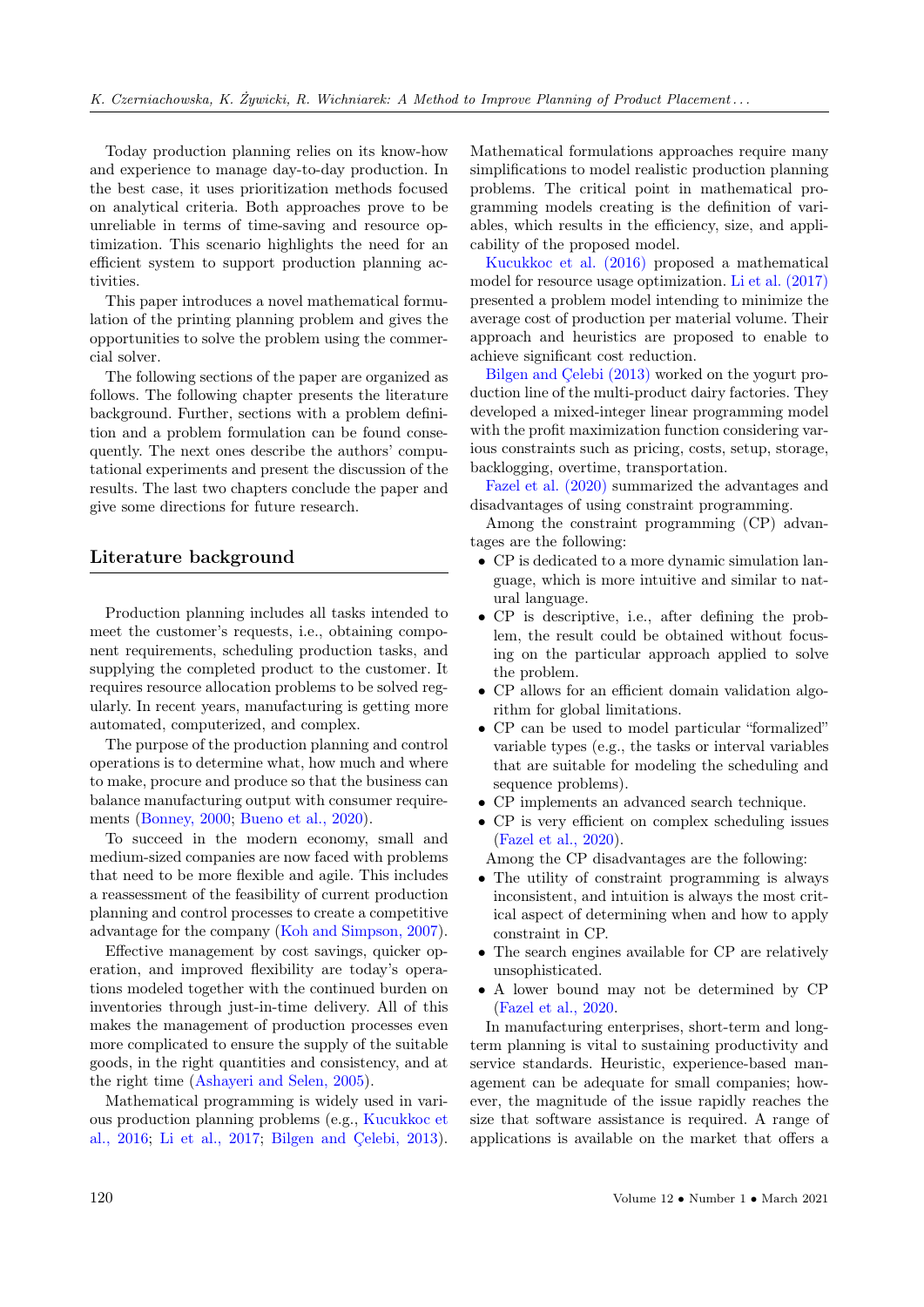common approach to a problem type, e.g., production plans or equipment assignments. However, such software also follows complex business procedures, which ensure that the company must reorganize itself to obey the processes introduced in the computer program. Another fundamental difficulty is how to cope with application-specific or unique parameters that are extremely expensive or cannot be configured [\(Frits](#page-8-0) [and Bertok, 2020\)](#page-8-0).

Some authors proposed heuristics [\(Li et al., 2017;](#page-8-0) [Burger et al., 2015;](#page-8-0) [De Antón et al., 2020;](#page-8-0) [Chergui](#page-8-0) [et al., 2018\)](#page-8-0) and metaheuristics [\(Alonso-Pecina and](#page-8-0) [Romero, 2018;](#page-8-0) [Elaoud et al., 2007\)](#page-8-0) for solving production planning problem. The usage of data for industrial process intelligence is of growing significance on the road to organizational excellence. In fact, the widespread use of process activity, control computers, and information networks make the current manufacturing process management databases large and massive. Therefore Big Data Analytics is required to be used in manufacturing processes to turn into digital transformation to gain business value. Big Data is described as the ability to manage data with four characteristics: volume (the size or scale of the data), variety (the form, format, heterogeneity, diversity of the data), velocity (the rate or frequency of the data being generated) and veracity (the uncertainty, degree of truthfulness, reliability of the data) [\(Belhadi](#page-8-0) [et al., 2019\)](#page-8-0).

The manufacturing printing industry has a significant influence on economic and production progress. In order to meet the demands of the modern enterprise, as well as to adapt the business process to the evolving requirements and regulations of this field, more effort should be made to concentrate on new approaches aimed at optimizing the real case production planning issues that occur in the paper printing industry.

[Karagul et al. \(2018\)](#page-8-0) presented a mixed-integer programming model of the capacitated lot-sizing problem with the defined times and defined carryover. Moreover, they compare four different mixed integer formulations of the lot-sizing problem when production capacity is limited. The practical application of such a problem is print services that offer to print TV billings, health insurance, or other agreement forms with multiple-deadlines, i.e., delivering different numbers of documents on different days for different customers.

Some studies presented the printing problem such as job splitting [\(Ekici et al., 2010\)](#page-8-0), advertisement printing [\(Mohan et al., 2007,](#page-8-0) label printing [\(Hsieh](#page-8-0) [and You, 2014;](#page-8-0) [Yiu et al., 2007\)](#page-8-0), the napkin printing [\(Frits and Bertok, 2020\)](#page-8-0), the book cover printing problem [\(Alonso-Pecina and Romero, 2018;](#page-8-0) [Elaoud et](#page-8-0) [al., 2007;](#page-8-0) [Tuyttens and Vandaele, 2010;](#page-8-0) [Romero and](#page-8-0) [Alonso-Pecina, 2012\)](#page-8-0) and color printing [\(Burger et](#page-8-0) [al., 2015\)](#page-8-0).

[Frits and Bertok \(2020\)](#page-8-0) focused on planning and scheduling problems. They presented an optimal production plan for printed napkin manufacturing concerning the optimal selection of the number of orders in the available time frames, consumer priorities, due dates, and the given amounts of raw materials.

The cover printing problem specifically targets the book industry and consists of finding the best possible assignment of book covers on offset printing plates. Such assignment should minimize both the number of used plates and the overall number of paper printed copies and meet the specifications of the different titles of the book in order to minimize the total cost of production. It also specifies the number of sheets to be printed on each plate such that the quantity demand for each book title is met [\(Elaoud](#page-8-0) [et al., 2007\)](#page-8-0). [Alonso-Pecina and Romero \(2018\)](#page-8-0) also focused on book cover printing problems aroused in the printing industry with total cost minimization criteria function. They proposed simulated annealing and linear programming techniques as well as hybrid Tabu Search involving ad-hoc procedure. [Elaoud et al.](#page-8-0) [\(2007\)](#page-8-0) developed two evolutionary algorithms applied to solve the cover printing problem. They combined an adaptive genetic algorithm with a linear programming solver.

[Burger et al. \(2015\)](#page-8-0) investigated a job scheduling problem that occurs in the packaging industry during overlay color printing. Plastic and foil wrappers and packaging material used with chocolate bars, snack foods, and other products generally require multiple color overlay printing. The printing machines used for this function typically produce a limited number of colors that are concurrently loaded into a magazine. The researchers proposed exact and heuristic solution approaches to this color print scheduling problem.

[Sawik et al. \(2002\)](#page-8-0) proposed the mixed-integer model for blocking scheduling of printed wiring board assembly of various configurations of surface mount technology lines. The goal was to find an assembly schedule for a different board type to complete the boards within the minimum time interval.

A mathematical formulation of the additive manufacturing (AM) problem could be found in some recent researches (e.g., [De Antón et al., 2020;](#page-8-0) [Chergui et al.,](#page-8-0) [2018;](#page-8-0) [Dvorak et al., 2018\)](#page-8-0).

[Chergui et al. \(2018\)](#page-8-0) modeled a planning problem in which orders produced for different customers are scheduled before the due dates. They also proposed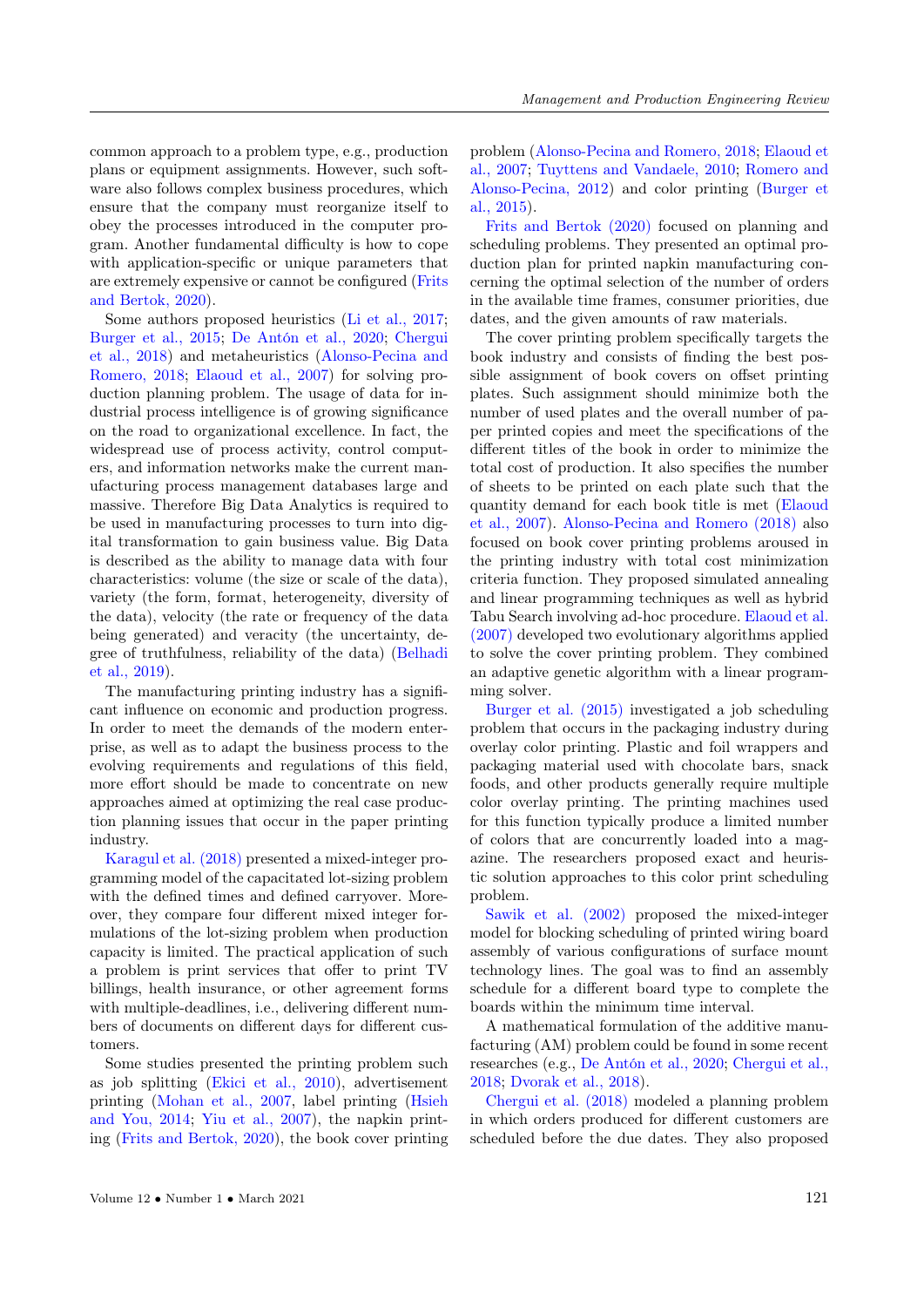an efficient heuristic solution for this AM-optimized production.

[Dvorak et al. \(2018\)](#page-8-0) highlighted the AM nesting and scheduling problem in which the orders are printed on different machines while minimizing time concerning deadlines and a set of constraints. Their approach was configured to use two methods: mathematical modeling of nesting parts into builds optimization problem and scheduling the defined builds to machines.

[De Antón et al. \(2020\)](#page-8-0) proposed a heuristic approach to increase production planning productivity of the 3D printing or manufacturers scheduling the production of several 3D printers in a daily shift to maximize the profit obtained at each 3D printer.

In terms of sustainability, this is important research as the paper industry produces a vast amount of waste paper and waste heat.

[Alonso-Pecina and Romero \(2018\)](#page-8-0) concentrated on waste paper recovery industrial problems and waste heat to get a cradle-to-cradle zero-discharge production planning technique for the pulp and paper industry. Reuse of waste paper incorporates the paper process from pulp to green product. The next cradleto-cradle system recycles waste paper for continuously processing it in a cradle-to-cradle discharge production planning system. Their multiobjective framework goals are to maximize waste paper recovery rate, condensate reuse quality, and minimize the total cost of the whole zero discharge manufacture system [\(Jeng et](#page-8-0) [al., 2019\)](#page-8-0).

[Oztemel and Gursev \(2020\)](#page-8-0) focused on the optimization models for production planning concerning a circular economy in the following fields: disassembly for recycling, recycling of products and raw materials, by-products and co-production, greenhouse gas emissions producing and energy utilization.

Key results by [Oztemel and Gursev \(2020\)](#page-8-0) revealed an ever-growing interest in making conventional linear manufacturing systems sustainable in the sense of a circular economy. Throughout the new age of world trade, global warming, and the exhaustion of World's natural resources, the ability to achieve sustainable and competitive advantages means that people must avoid thinking linearly (produce, use and dispose of) and step towards a circular strategy by closing resource loops.

Some researchers reported the aim to minimize waste materials (e.g., [Jeng et al., 2019;](#page-8-0) [Tseng et al.,](#page-8-0) [2018;](#page-8-0) [Tseng et al., 2019\)](#page-8-0).

The technique of production of tomorrow is called smart manufacturing. Smart manufacturing is an evolving development method that combines today's and tomorrow's industrial assets with sensors, com-

puting systems, technological developments, monitoring, simulation, data-intensive modeling, and computational engineering. It uses the principles of cyberphysical networks spearheaded by the Internet of Things, cloud computing, predictive engineering, infrastructure computing, artificial intelligence, and computer science. Smart manufacturing has drawn the interest of businesses, government agencies, and academic institutions. When applied, those ideas and innovations will make smart manufacturing the cornerstone of the next industrial revolution [\(Ku](#page-8-0)[siak, 2018\)](#page-8-0).

Smart manufacturing is the main element of Industry 4.0, production planning and control principle; it should play an important role in the operations of Industry 4.0. Therefore the continual adaptation of business and manufacturing operations, strategic environments, comprehensive customer requirements should be performed. Industry 4.0 technologies are used to maintain production planning activities [\(Bueno et](#page-8-0) [al., 2020\)](#page-8-0).

The industry directs its efforts on the transition of industrial machine suits to intelligent products and future buyers of this development. Industry 4.0 presents a methodology for producing the transition from powerful machine traditional manufacturing to digital manufacturing. Industry 4.0 and associated development along this line would have an important influence on social life. This will inevitably drive the production companies to enhance their manufacturing suits to satisfy consumer needs and retain a competitive edge [\(Oztemel and Gursev, 2020\)](#page-8-0).

Some recent researches highlighted the usage of Industry 4.0 [\(Bueno et al., 2020;](#page-8-0) [Oztemel and Gursev,](#page-8-0) [2020;](#page-8-0) [Tsai, 2018\)](#page-8-0).

Tsai (2018) used the combination of mathematical programming and Industry 4.0 in the textile industry while modeling green production planning with the profit maximization criteria function. With the help of mathematical programming, they found the optimal product mix under many production constraints. In terms of green production, this allows the appropriate recycling waste to reduce carbon emissions, save spent cost and energy, and reduce the material quantity. The proposed approach helps textile companies ensure the best profitability and control the influence of their production processes on the environment [\(Tsai, 2018\)](#page-8-0).

Recent achievements in information and communications technology that combine Industry 4.0 allow managing the lifecycle of products on all stages (design, producing, distribution, consumption, recycling), enabling planning, data-driven learning from various data sources, and minimizing waste [\(Oluyisola](#page-8-0) [et al., 2020\)](#page-8-0).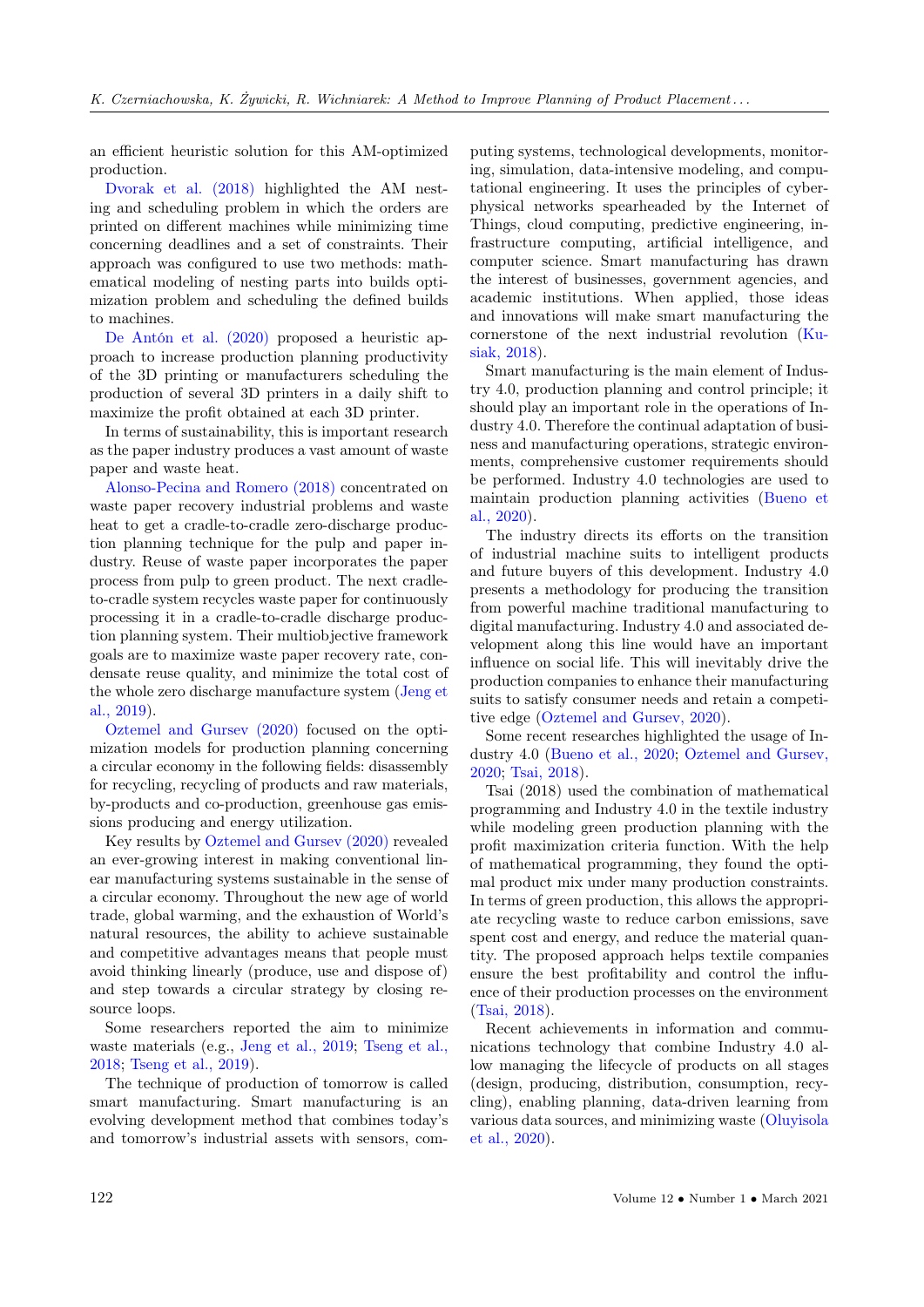# Problem definition

This research is dedicated to reducing material loss which involves improvement in materials usage, printing less extra reserve elements, and as a result, reducing the total production cost. The printing and packaging company makes an effort to improve the printed element's cost by utilizing various planners' various methods, raising quality improvement. Most of the work is done manually, and the adjusted data parameters strongly depend on the planner's experience. The manufacturing company aims to achieve a highly efficient package production process to prevent much cost generation by appropriate initial parameters selection.

The printing and packaging company needs to print lots of various types of packages for many customers using several tools (sheets that can be mounted on a printing machine) that vary in each order pack. Each instrument used in one order pack has the same number of slots (each slot can be used for any product) per sheet and the number of repetitions per sheet. The cost of the sheet is fixed. If the sheet is used, it must print the package type using the number of repetitions per sheet for this machine, i.e., this number can't be reduced in case of minor orders. This leads to the situation in which the industrial company produces enormous extra products. Realizing the need for action, leading businesses are introducing programs to reduce wastes emerging after processing their orders. Considering current trends, total costs from production and overproduction need to be decreased. Therefore in some cases, it is better not to use the additional sheet at all and try to process more orders with fewer slots but on an existing sheet. It also opens the chance to break the order and execute it on several sheets. All sheets are available for printing each order. The objective is to minimize the total cost of production.

There is a number of orders  $R$   $(i = 1, \ldots, R)$  which must be printed maximum on  $S$   $(j = 1, \ldots, S)$  sheets. It is possible not to use all available sheets for production processing. Each sheet has a defined number of slots per sheet  $k$  and a specified price of its preparation p. The industrial company sets the number of products in the order  $n_i$  but it must print more pieces because in case of color printing, the first prints usually are miscalibrated, deformed, or without using the appropriate settings for each color. Therefore they must print at least some number of papers, adding minimum planned allowance per order  $m$  to the defined number of products in the order  $n_i$  or to print f percents more than the main number of products which is determined by the allowance coefficient  $f$ .

To solve the problem, there is the need to define the number of repetitions per sheet  $x_j$  and the number of slots for each product order in sheet  $y_{ij}$  so that the total cost of the production (including the main printing costs and the cost of overproduction) is minimized. Additionally, the company needs to define the total overproduction A (number of elements), the total cost of overproduction  $B$ , the total cost of sheets  $C$ , and the total number of sheets  $D$  used in production because it allows not using all the available sheets to print the order.

Main variables and parameters:

- $R$  number of orders,
- $i$  order index,  $i = 1, \ldots, R$
- $S$  number of sheets,
- $j$  sheet index,  $j = 1, \ldots, S$ ,
- $k$  number of slots per sheet,
- $p$  price of using 1 sheet,
- $m$  minimum planned allowance per order,
- $f$  allowance coefficient,
- $h$  overproduction cost per product,
- $n_i$  number of slots for *i*-th order.
	- Additional Variables:
- $q_i$  required production batch for the order,  $q_i = \max(n_i f, n_i + m).$ Decision variables

- $x_i$  number of repetitions per sheet,
- $y_{ij}$  number of slots for product order in the sheet. Decision expressions:
	- $A$  total overproduction

$$
A = \sum_{i=1}^{R} \sum_{j=1}^{S} x_j y_{ij} - \sum_{i=1}^{R} q_i.
$$
 (1)

 $B$  – total cost of overproduction

$$
B = m \left( \sum_{i=1}^{R} \sum_{j=1}^{S} x_j y_{ij} - \sum_{i=1}^{R} q_i \right). \tag{2}
$$

 $C$  – total cost of sheets

$$
C = p \sum_{j=1}^{S} \min(x_j, 1).
$$
 (3)

 $D$  – total number of sheets used in production

$$
D = \sum_{j=1}^{S} \min(x_i, 1).
$$
 (4)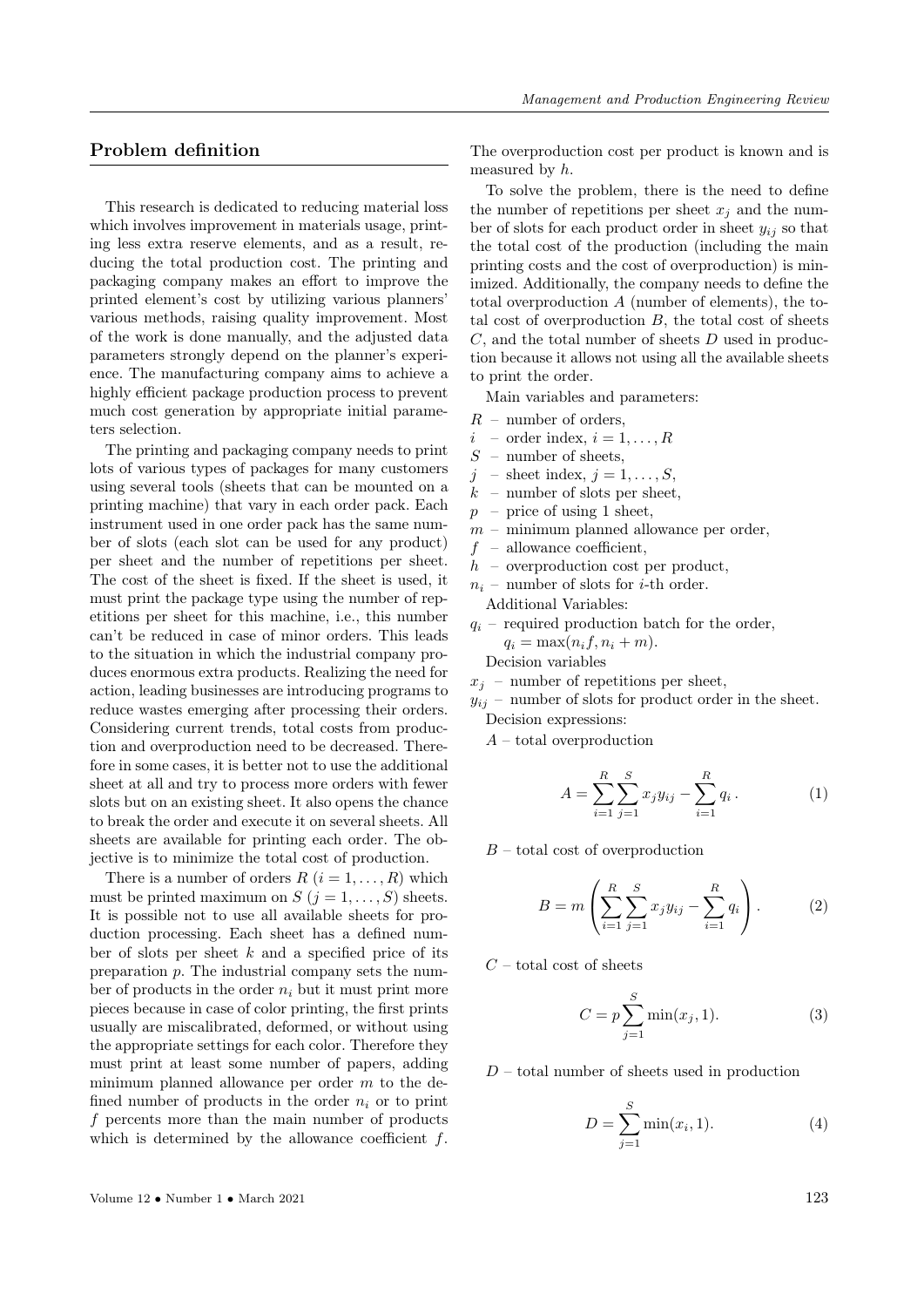## Problem formulation

The model can then be formulated as follows:

minimize
$$
(B + C)
$$
  $\Rightarrow$   
\n $\Rightarrow$  minimize $\left(m\left(\sum_{i=1}^{R}\sum_{j=1}^{S}x_jy_{ij} - \sum_{i=1}^{R}q_i\right) + p\sum_{j=1}^{S}\min(x_j, 1)\right)$  (5)

subject to:

$$
\forall (i) \left[ \sum_{j=1}^{S} x_j y_{ij} \ge q_i \right], \tag{6}
$$

the order may be divided to be printed on several printers.

$$
\forall (j) \left[ \sum_{i=1}^{R} y_{ij} = k \right], \tag{7}
$$

all slots of the printer must be used.

$$
\forall (j)[x_j \ge 0],\tag{8}
$$

the number of repetitions per sheet must be a positive integer.

#### Computational experiment

The quality of the solution found by the proposed constrained programming model has been estimated during the computational experiment. The experimental data has been received from the cardboard manufacturing company. There were 20 sets of realworld data. They are concerned about production plans for the first two weeks of January 2021. For each data set, the company provided the appropriate production plans, prepared in a standard way by an in-house employee responsible for production planning. Half of the datasets were prepared for printing on machines with 24 slots per sheet, and the other half for machines with 40 slots per sheet.

The optimization was implemented on the commercial solver platform. CPLEX was selected because of the fact that it provides an easy-to-use optimization tool that could be applied in the industry. The computational experiments were performed in IBM ILOG CPLEX Optimization Studio, version 20.1.0.

In the solver usage scenario adopted for the research, it was assumed that the company doesn't have a dedicated computing server. All calculations would have to be performed on the computer used in the employee's daily work responsible for production planning. For this reason, all research solver computations were made with two physical processor cores with a clock frequency of 3000 MHz. The computer was equipped with DDR4 memory with a capacity of 16 GB, and the permanent data was saved on an SSD disk.

The solution of the addressed package printing problem was found by the CPLEX solver and was compared to the solution found manually by production planners. CPLEX solved the task within the following time intervals: 5 minutes, 20 minutes, 60 minutes. The experiments demonstrate that the quality of the solution strictly depends on the predefined solution time. On the other hand, quick access to the solution is also an essential factor in determining usability. Often, the answer to the customer's inquiry must be granted the same day on which the task is received. In such a situation, the computation cannot be queued, e.g., as part of calculations during the night shift. Statistically, about one employee working hour is needed for the manual preparation of allocation of a single production plan in the company. About 50 different production plans have to be prepared each month.

#### Results discussion

Table [1](#page-6-0) presents the total production cost found by CPLEX in comparison to the manual planning. It is assumed that CPLEX was better, so the total cost percentage was calculated according to the formula:

$$
(\text{manual-solver})/\text{manual} \cdot 100\%
$$
.

It could be observed that almost in most cases, CPLEX performed production planning on a significantly lower total cost. Better values were received at 1-hour time limit. Unfortunately, for the 5-minute time limit, CPLEX was better only in 7 cases from 20 ones. For 1 hour, the average total cost percentage was better than manual solution 17.26%, with their minimal and maximal values 0.20% and 49.46% consequently. 60 minutes test gave a better solution than the manual one in all cases.

As it was described earlier, the goal was to minimize the total cost of production, but the company also needed to calculate the number of overproduced items. So Table [2](#page-6-1) shows the total overproduction found by CPLEX in comparison to the manual plan-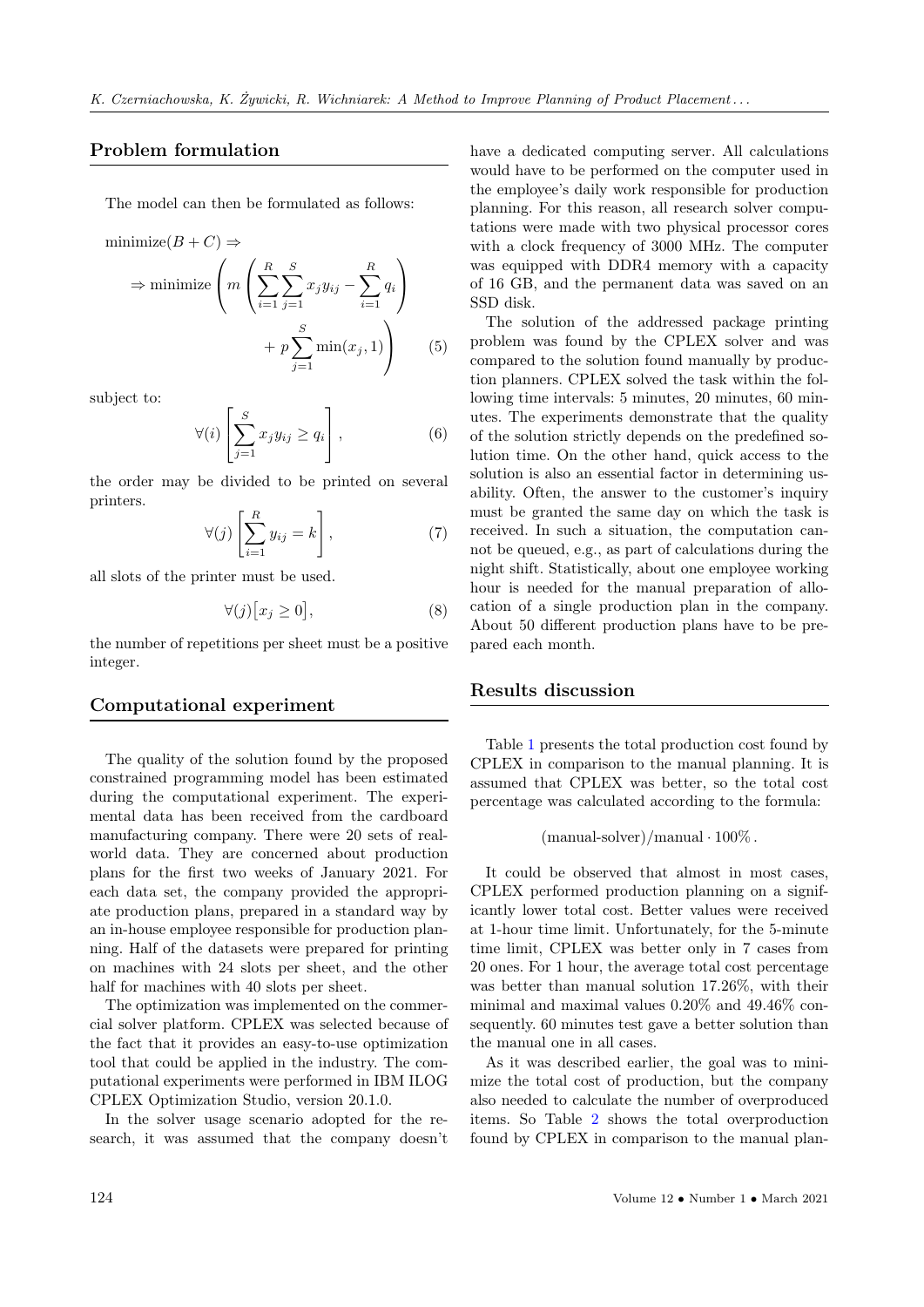<span id="page-6-0"></span>Table 1 Total production cost found by CPLEX compared to manual planning

|     | Data<br>set id | $5 \text{ min}$<br>$20 \text{ min}$ |            | $60 \text{ min}$ |
|-----|----------------|-------------------------------------|------------|------------------|
|     | $\mathbf{1}$   | $-5.62\%$                           | 19.02%     | 20.21%           |
|     | $\overline{2}$ | $-13.49\%$                          | $-10.07\%$ | $0.20\%$         |
|     | 3              | $-41.81\%$                          | $-22.68\%$ | $2.76\%$         |
|     | 4              | $-6.05\%$                           | $-6.05%$   | 8.05%            |
|     | 5              | $-2.51\%$                           | 2.50%      | $6.30\%$         |
|     | 6              | $3.52\%$                            | 10.04%     | 10.04%           |
|     | $\overline{7}$ | 7.12%                               | 7.60%      | $9.22\%$         |
|     | 8              | 11.59%                              | 18.87%     | 23.59%           |
|     | 9              | 24.75%                              | 28.61%     | 36.77%           |
|     | 10             | $-3.68\%$                           | $-2.64\%$  | 4.14%            |
|     | 11             | 23.16%                              | 47.81\%    | 49.46%           |
|     | 12             | $20.18\%$                           | 22.76%     | 23.76%           |
|     | 13             | $-68.18\%$                          | 12.23%     | 24.79%           |
|     | 14             | $-45.20\%$                          | $-9.49\%$  | $8.61\%$         |
|     | 15             | $-13.47\%$                          | $5.89\%$   | 21.62%           |
|     | 16             | $-182.53\%$                         | 1.85%      | 4.94%            |
|     | 17             | $-65.05\%$                          | 19.99%     | 19.99%           |
|     | 18             | 15.80%                              | 16.80%     | 20.57%           |
|     | 19             | $-24.54\%$                          | 9.31\%     | 10.53%           |
|     | 20             | $-13.47\%$                          | $-4.74%$   | 39.58%           |
| Min |                | $-182.53\%$                         | $-22.68\%$ | 0.20%            |
| Avg |                | $-18.97\%$                          | 8.38%      | 17.26%           |
| Max |                | $24.75\%$                           | 47.81\%    | 49.46%           |

<span id="page-6-1"></span>Table 2 Total overproduction found by CPLEX compared to manual planning

|     | Data<br>set id | $5 \text{ min}$ | $20 \text{ min}$ | $60 \text{ min}$ |
|-----|----------------|-----------------|------------------|------------------|
|     | 1              | $35.41\%$       | 85.27%           | 86.97%           |
|     | $\overline{2}$ | 7.44%           | 84.77%           | 70.71%           |
|     | 3              | 90.19%          | 88.85%           | 54.81\%          |
|     | $\overline{4}$ | 24.56%          | $24.56\%$        | 54.49%           |
|     | 5              | 82.40%          | 49.93%           | 58.75%           |
|     | 6              | 54.50%          | 67.22%           | 67.22%           |
|     | $\overline{7}$ | 82.78%          | 83.89%           | 87.66%           |
|     | 8              | 42.63%          | 69.42%           | 86.78%           |
|     | 9              | $74.75\%$       | 80.15%           | 91.58%           |
|     | 10             | 78.30%          | 80.20%           | 92.77%           |
|     | 11             | 63.66%          | 92.79%           | 94.73%           |
|     | 12             | $87.13\%$       | 90.73%           | 92.12%           |
|     | 13             | $-69.10\%$      | 59.89%           | 59.89%           |
|     | 14             | 60.97%          | 90.72%           | 74.69%           |
|     | 15             | 75.93%          | 85.73%           | 90.76%           |
|     | 16             | $-200.04\%$     | 61.82%           | 66.01%           |
|     | 17             | $-35.97\%$      | 85.30%           | 85.30%           |
|     | 18             | 82.42\%         | 83.99%           | 89.93%           |
|     | 19             | 3.91%           | 14.06%           | 92.36%           |
|     | 20             | 75.35%          | 88.24%           | 82.24\%          |
| Min |                | $-200.04\%$     | 14.06%           | 54.49%           |
| Avg |                | 35.86%          | 73.38%           | 78.99%           |
| Max |                | 90.19%          | 92.79%           | 94.73%           |

ning. It is assumed that CPLEX was better, so the overproducing percentage was calculated on the same basis as the total cost. Values below 0 mean that the manual solution was better.

It could be observed that almost in all cases (except 3 cases for 5 minutes), CPLEX produced significantly fewer items. The best results were achieved on the 1 hour time limit. In this case, the CPLEX model found a better solution comparing to the manual one, on average 78.99%, i.e., it produced fewer over product items. This value varies from 54.49% up to 94.73%.

Due to the convenience and simplicity of manual planning and the limitation of machine retooling time, in manual production planning practice, there is the goal to use as few sheets as possible. Table [3](#page-7-0) shows

that the solver almost in all cases used more sheets in the proposed production plan. The factor that increases the justification of using a larger number of sheets is not the total production volume but the degree of diversification of the size of orders within the given set.

As long-term environmental issues grow, manufacturing corporations are under rising economic pressure to tackle the problem of waste production. Table 2 demonstrates that recognizing the need for action; printing package company should implement initiatives to reduce wastes while overproduction printing. An environmentally friendly industry is developing ways to minimize harm to the environment caused by leftovers.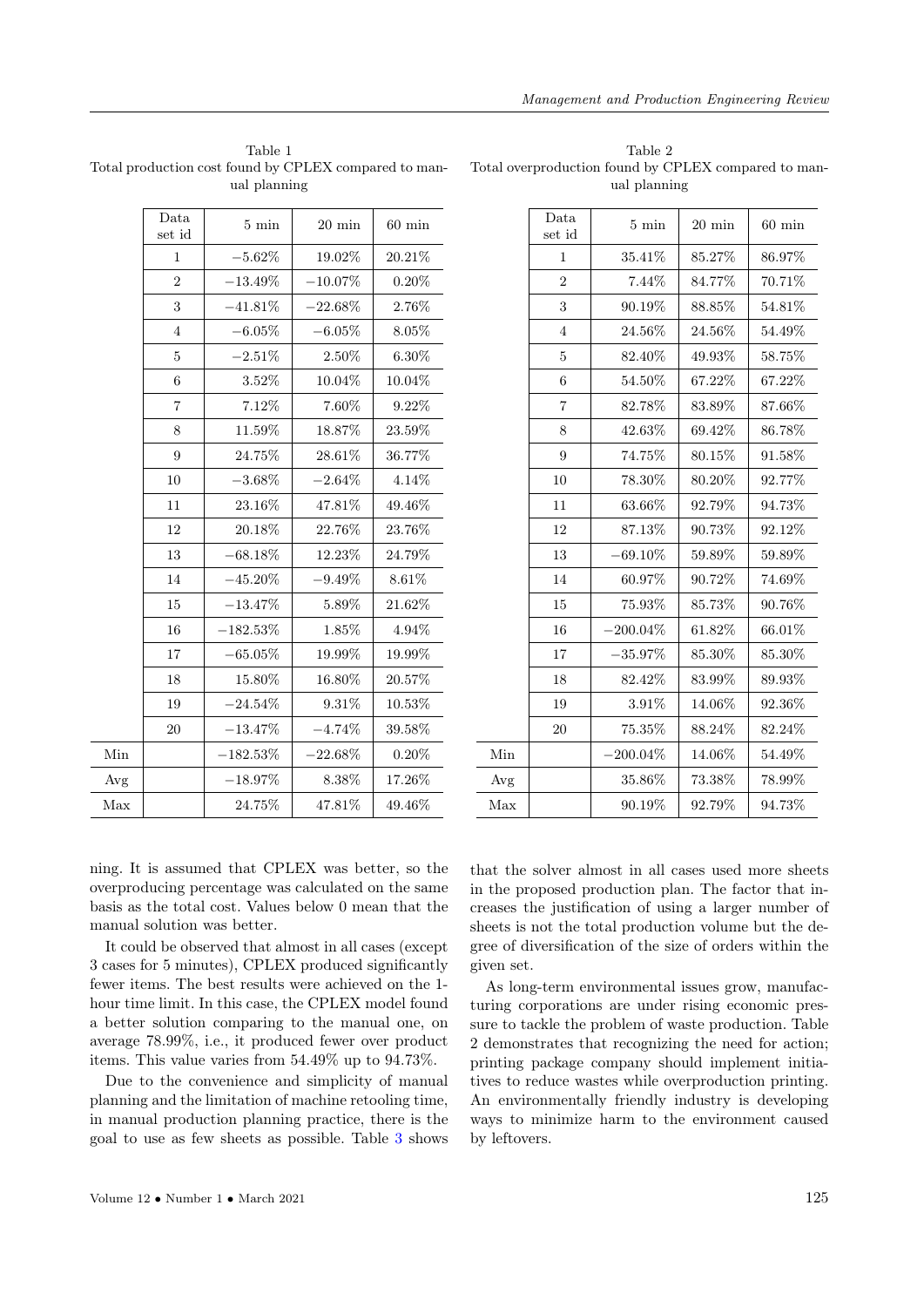| Data<br>set id | Total<br>number<br>of products | Number<br>of orders | Slots<br>per<br>sheet | Manual<br>planned<br>sheets<br>number | Solver<br>planned<br>sheets<br>number |
|----------------|--------------------------------|---------------------|-----------------------|---------------------------------------|---------------------------------------|
| 1              | 339000                         | 62                  | 24                    | 3                                     | 7                                     |
| $\overline{2}$ | 313000                         | 43                  | 24                    | 3                                     | 5                                     |
| 3              | 215000                         | 40                  | 24                    | 3                                     | $\overline{4}$                        |
| $\overline{4}$ | 232000                         | 45                  | 24                    | 3                                     | 4                                     |
| 5              | 166000                         | 41                  | 24                    | $\overline{2}$                        | $\overline{4}$                        |
| 6              | 176000                         | 32                  | 24                    | $\overline{2}$                        | 3                                     |
| 7              | 199000                         | 20                  | 24                    | $\overline{2}$                        | 3                                     |
| 8              | 65000                          | 20                  | 24                    | $\overline{2}$                        | $\overline{2}$                        |
| 9              | 208000                         | 42                  | 24                    | $\overline{2}$                        | 4                                     |
| 10             | 153000                         | 37                  | 24                    | $\overline{2}$                        | $\overline{4}$                        |
| 11             | 988200                         | 52                  | 40                    | $\overline{2}$                        | 6                                     |
| 12             | 577800                         | 40                  | 40                    | $\overline{2}$                        | 5                                     |
| 13             | 689400                         | 53                  | 40                    | 3                                     | $\overline{4}$                        |
| 14             | 786600                         | 40                  | 40                    | $\overline{2}$                        | 5                                     |
| 15             | 743400                         | 50                  | 40                    | $\overline{2}$                        | 6                                     |
| 16             | 1107000                        | 72                  | 40                    | 3                                     | 8                                     |
| 17             | 907200                         | 58                  | 40                    | 3                                     | $\overline{7}$                        |
| 18             | 459000                         | 34                  | 40                    | $\overline{2}$                        | $\overline{4}$                        |
| 19             | 514800                         | 37                  | 40                    | $\overline{2}$                        | $\overline{7}$                        |
| 20             | 558000                         | 37                  | 40                    | $\overline{2}$                        | 3                                     |

<span id="page-7-0"></span>Table 3 Number of sheets used in the production plan

# Conclusions

The challenges of the modern world are getting more complicated. In today's competitive market, large manufacturers are looking for sustainable solutions and services, adopting green policies in their daily operational processes. Therefore in a highly competitive production environment, there is the increasing popularity of expert cost-effective and ecoconscious solutions. Businesses working together will help solve the problems that threaten society and create a better base for the economy and the manufacturing future.

The authors developed a module that helps find a balance between optimizing the production process and minimizing wastes which could be applied to the daily business at the paper processing and package manufacturing company. The authors proposed a mathematical programming model with the help of

which the package printing manufacture could minimize the production cost and overproduction cost. The proposed approach has the opportunity to be implemented as a new solution technique for small business manufacturing companies that enter a market segment, and it also could modernize the business of market leaders. The authors showed that some of the differences in the performance of the proposed method depend on the predefined solution time.

Although most clients see only the ending product, the production phase is a vital aspect of achieving green strategies from A to Z. Therefore, manufacturers should do everything in their power to make the most of green policies in production and sustainable tools. The optimal utilization of available resources is a core component of green production. The designed module is a way for the package manufacturing company to be more efficient, reduce expenses from waste operations, and improve the company financials.

The commercial solver software used in the research is distributed in a subscription model. From an economic point of view, the monthly cost of using such a solver is a small fraction of the total savings that will come from implementing more cost-effective production plans. The cost of electricity consumed during calculations is negligible. What's more, the person responsible for production planning will be equipped with a digital tool that, on the one hand, will significantly reduce manual work, and on the other, significantly reduce the possibility of mistake.

#### Future research

Production planning optimization can be studied in different ways. The approach presented in this paper allows the manufactures to reduce wastes by printing extra elements, which results in lower total production cost. Once the conclusions have been outlined, authors focus on the future research lines that can improve the actual results in different ways:

- improvement of the mathematical programming model and initial processing of given data sets;
- increasing of the computing power to the level that guarantees the maximum reduction of production costs with the minimum cost of calculations.

In the course of the research, it was noticed that putting individual orders into different sheets can, in some cases, significantly reduce the amount of excess production while using fewer sheets. However, this approach to planning forces a significant change in the organization of the shop floor and the complexity of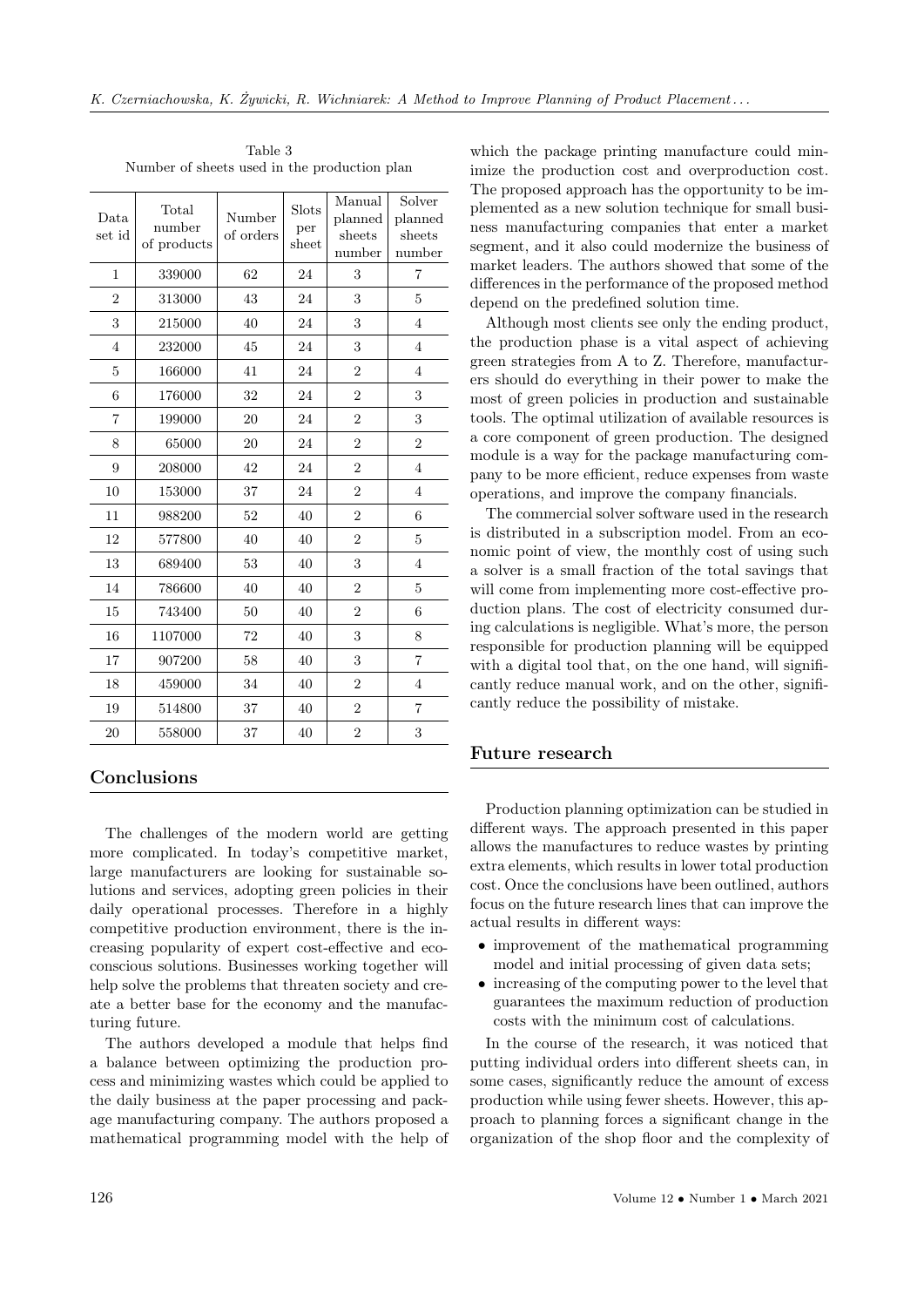logistics activities in the enterprise. Due to the complexity of this issue, it will be considered in separate studies.

#### Acknowledgment

The research work had the financial support of Ministers of Education and Science, Republic of Poland, under the project 0613/SBAD/4677.

#### <span id="page-8-0"></span>References

- Alonso-Pecina F., and Romero D.A (2018). Hybrid Simulated Annealing/Linear Programming Approach for the Cover Printing Problem, Math. Probl. Eng., vol. 3, pp. 1–11.
- Ashayeri J. and Selen W. (2005). An application of a unified capacity planning system, Int. J. Oper. Prod. Manag., vol. 25, no. 9, pp. 917–937.
- Belhadi A., Zkik K., Cherrafi A., Yusof S.M., and El fezazi S. (2019). Understanding Big Data Analytics for Manufacturing Processes: Insights from Literature Review and Multiple Case Studies, Comput. Ind. Eng., vol. 137, pp. 1–18.
- Bilgen B. and Çelebi Y. (2013). Integrated production scheduling and distribution planning in dairy supply chain by hybrid modeling, Ann. Oper. Res., vol. 211, no. 1, pp. 55–82.
- Bonney M. (2000). Reflections on production planning and control (PPC), Gestão&Produção, vol. 7, no. 3, pp. 181–207.
- Bueno A., Godinho Filho M., and Frank A.G. (2020). Smart production planning and control in the Industry 4.0 context: A systematic literature review, Comput. Ind. Eng., vol. 149, pp. 1–21.
- Burger A.P., Jacobs C.G., and van Vuuren J.H., Visagie S.E. (2015). Scheduling multi-colour print jobs with sequence-dependent setup times, J. Sched., vol. 18, no. 2, pp. 131–145.
- Chergui A., Hadj-Hamou K., and Vignat F. (2018). Production scheduling and nesting in additive manufacturing, Comput. Ind. Eng., vol. 126, pp. 292–301.
- De Antón J., Senovilla J., Varona J.M., and Acebes F. (2020). Production planning in 3D printing factories, International Journal of Production Management and Engineering, vol. 8, no. 75, pp. 75–86.
- Dvorak F., Micali M., and Mathieu M. (2018). Planning and scheduling in additive manufacturing, Intel. Artif., vol. 21, no. 62, pp. 40–52.
- Ekici A., Ergun Ö., Keskinocak P., and Lagoudakis M.G. (2010). Optimal job splitting on a multi-slot machine with applications in the printing industry, Nav. Res. Log., vol. 57, no. 3, pp. 237–251.
- Elaoud S., Teghem J., and Bouaziz B. (2007). Genetic algorithms to solve the cover printing problem, Comput. Oper. Res., vol. 34, no. 11, pp. 3346–3361.
- Fazel Zarandi M.H., Sadat Asl A.A., Sotudian S., and Castillo O. (2020). A state of the art review of intelligent scheduling, Artif. Intell. Rev., vol. 53, no. 1, pp. 501–593.
- Frits M. and Bertok B. (2020). Scheduling custom printed napkin manufacturing by P-graphs, Comput. Chem. Eng., vol. 141, pp. 1–19.
- Hsieh Y.C. and You P.S. (2014), An Immune Evolutionary Approach for the Label Printing Problem, Int. J. Comput. Int. Sys., vol. 7, no. 3, pp. 515–523.
- Jeng S.Y., Lin C.W., Tseng M.L., and Jantarakolica T. (2019). Cradle-to-cradle zero discharge production planning system for the pulp and paper industry using a fuzzy hybrid optimization model, Management of Environmental Quality: An International Journal, vol. 31, no. 3, pp. 645–663.
- Karagul H.F., Warsing Jr. D.P., Hodgson T.J., Kapadia M.S., and Uzsoy R. (2018). A comparison of mixed integer programming formulations of the capacitated lot-sizing problem, Int. J. Prod. Res., vol. 56, no. 23, pp. 7064-7084.
- Koh S.C.L. and Simpson M. (2007). Could enterprise resource planning create a competitive advantage for small businesses?, Benchmarking, vol. 14, no. 1, pp. 59–76.
- Kucukkoc I., Li Q., and Zhang D.Z. (2016). Increasing the utilisation of additive manufacturing and 3D printing machines considering order delivery times, 19th International Working Seminar on Production Economics, pp. 195–201. Retrieved from [https://www.researchgate.net/publication/](https://www.researchgate.net/publication/318373931_Increasing_the_utilisation_of_additive_manufacturing_and_3D_printing_machines_considering_order_delivery_times) [318373931\\_Increasing\\_the\\_utilisation\\_of\\_additive](https://www.researchgate.net/publication/318373931_Increasing_the_utilisation_of_additive_manufacturing_and_3D_printing_machines_considering_order_delivery_times) [\\_manufacturing\\_and\\_3D\\_printing\\_machines\\_con](https://www.researchgate.net/publication/318373931_Increasing_the_utilisation_of_additive_manufacturing_and_3D_printing_machines_considering_order_delivery_times) sidering order delivery times.
- Kusiak, A. (2018). Smart manufacturing, Int. J. Prod. Res., vol. 56, no. 1–2, pp. 508–517.
- Li Q., Kucukkoc I., and Zhang D.Z. (2017). Production planning in additive manufacturing and 3D printing, Comput. Oper. Res., vol. 83, pp. 1339–1351.
- Mohan S.R., Neogy S.K., Seth A., Garg N.K., and Mittal S. (2007). An optimization model to determine master designs and runs for advertisement printing, Journal of Mathematical Modelling and Algorithms, vol. 6, no. 2, pp. 259–271.